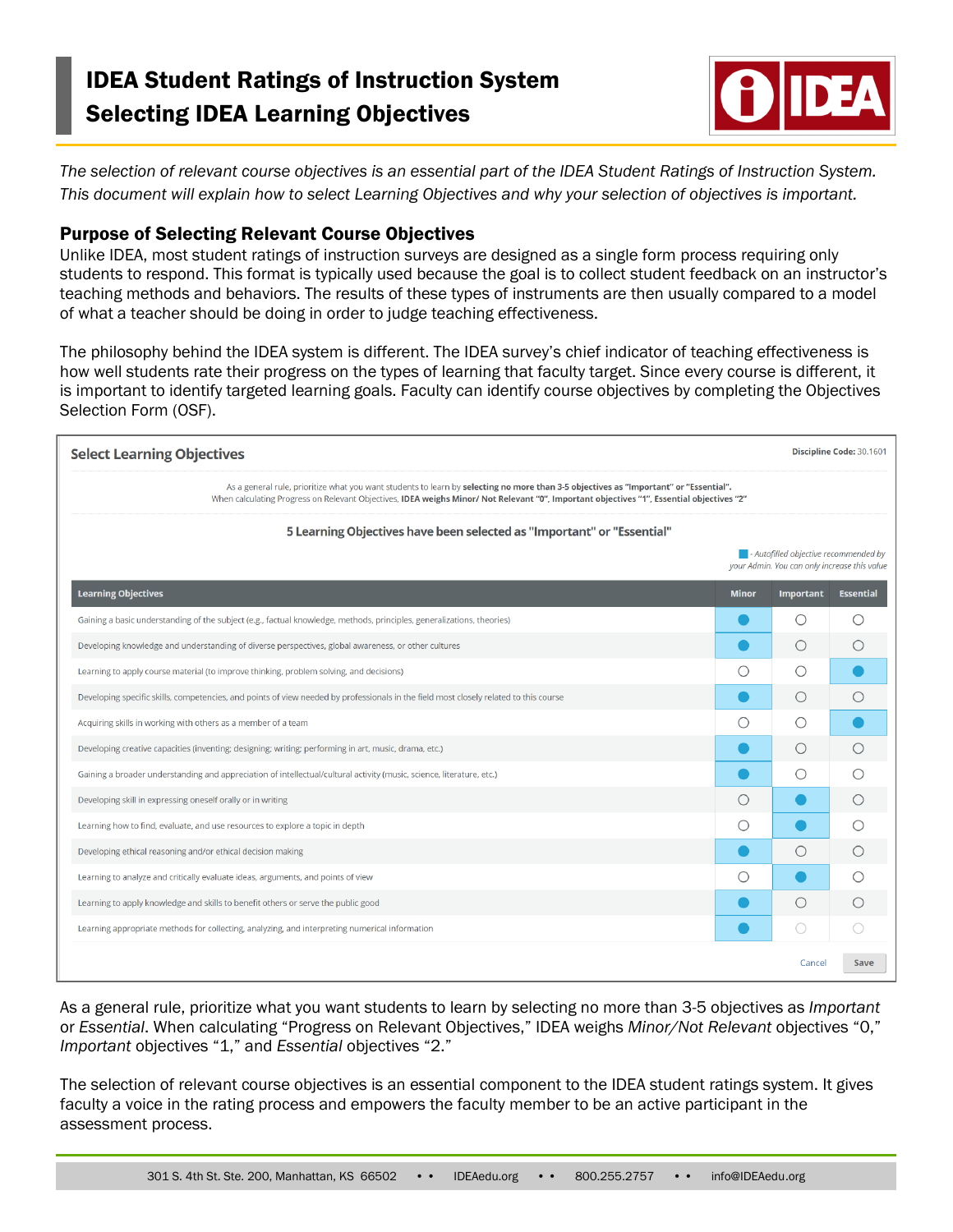In addition to providing student feedback on how they rate their progress on learning, faculty are provided with specific suggestions to consider (see the formative tab of the Diagnostic Report) as they work toward helping students make better progress on their learning goals.

## How to Select Learning Objectives

When faculty design courses, one of the first things they usually do is decide what they want their students to learn. They craft their learning targets into learning "objectives" or "outcomes." It is important that these statements be focused on what the student will learn rather than on what the teacher will do in the class.

#### The IDEA Learning Objectives

If you are using the IDEA Student Ratings of Instruction Diagnostic Feedback or Learning Essentials surveys, you will need to decide how your targeted learning goals map onto the IDEA objectives.

#### How many objectives should I select?

To begin this process, it is helpful to keep in mind that, as a rule of thumb, you may want to limit your selection to between 3-5 objectives. Although all 13 learning objectives sound like great learning goals for all students, it is unrealistic to expect that, in a single course, students could make significant progress on all or even most of them. Try to prioritize what you want students to learn by selecting no more than 3-5 objectives as *Important* or *Essential*; however, be true to your course. If you are teaching a course where you are targeting only one objective (such as a lab experience), then it would be appropriate to select that one objective on the Objective Selection Form. On the other hand, if you are teaching a capstone class in the major, and you have targeted many learning objectives, it may be appropriate for you to select more than five objectives.

#### Which objectives should I select?

How do you actually select which IDEA objectives are relevant (*Important* or *Essential*) to your course? Here are three different approaches that might help you with this task. First, you can use a three-question guide to assist you in your decision-making. Ask yourself these three questions about each of the IDEA objectives:

- 1. Is this a significant part of the course?
- 2. Do I do something specific to help the students accomplish this objective?
- 3. Does the student's progress on this objective affect his or her grade?

If you answer "yes" to each of these questions regarding a particular objective, then you should rate that objective as either *Essential* or *Important*. Keep in mind that if you rate the objective as *Minor*, you are not saying that the objective is unimportant or not relevant. Instead, you are indicating that your course will not focus on that objective.

Another recommended approach is to review individual course objectives as a group, such as a faculty group within your department or as a part of a curriculum mapping exercise for a particular program. If this process is used at your institution, relevant objectives for multiple courses can be uploaded at one time, which will then "autofill" objectives on each course Objectives Selection Form. Objectives that are "autofilled" will appear as a square box on the form (rather than a circle). Depending our your institution's policies, faculty may make adjustments to the objectives on the Objectives Selection Form by increasing the level of relevance (from minor to important/essential, or important to essential), but may not "downgrade" a preselected relevant objective. If you are unable to make changes using your individual Objectives Selection Form, you should contact your systems administrator on your campus.

For more information on selecting objectives, refer to the IDEA website at [ideaedu.org/support/strategies-for](http://ideaedu.org/support/strategies-for-selecting-learning-objectives/)[selecting-learning-objectives/.](http://ideaedu.org/support/strategies-for-selecting-learning-objectives/)